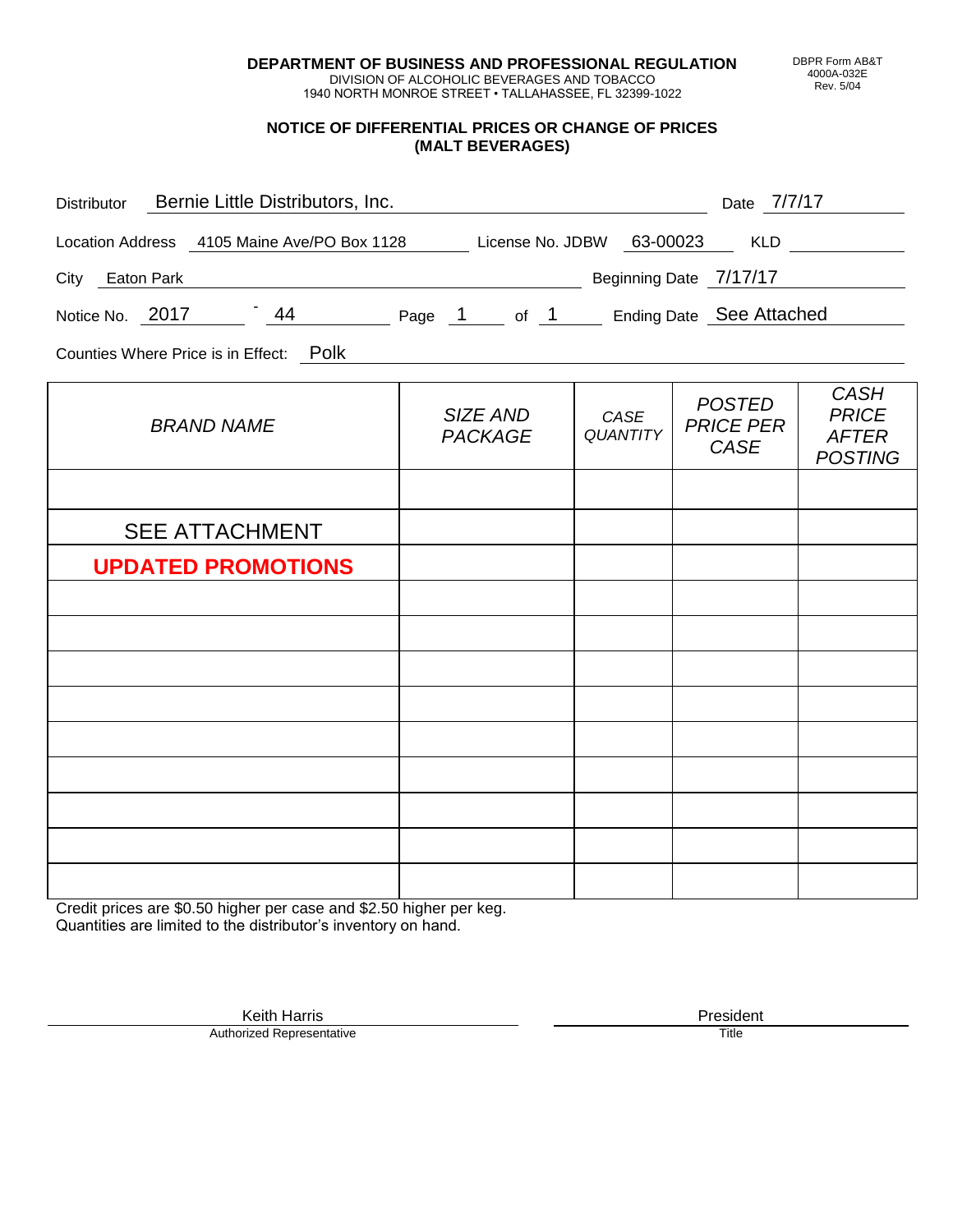|                                                                                                    |                         |          |             |       | Posted Frontline |        |          |            |
|----------------------------------------------------------------------------------------------------|-------------------------|----------|-------------|-------|------------------|--------|----------|------------|
| <b>Brands</b>                                                                                      | Package                 | Start    | <b>Stop</b> | Price | Price            | Qty    | Premise  | Comment    |
| Bud, Bud Lt                                                                                        | 24/8oz Can              | 06/26/17 | 08/06/17    | 11.40 | 13.25            | $20+$  | Off      |            |
|                                                                                                    |                         |          |             |       |                  |        |          |            |
| Bud & Bud Lt                                                                                       | 24/8oz Can 2/12         | 06/26/17 | 08/06/17    | 13.10 | 13.60            | $5-19$ | Off      |            |
| Bud & Bud Lt                                                                                       | 24/8oz Can 2/12         | 06/26/17 | 08/06/17    | 12.20 | 13.60            | $20+$  | Off      |            |
|                                                                                                    |                         |          |             |       |                  |        |          |            |
| Michelob Ultra                                                                                     | 24/8oz Can 2/12         | 06/26/17 | 08/06/17    | 13.50 | 14.45            | $5-19$ | Off      |            |
| Michelob Ultra                                                                                     | 24/8oz Can 2/12         | 06/26/17 | 08/06/17    | 12.20 | 14.45            | $20+$  | Off      |            |
| Michelob Ultra                                                                                     | 24/8oz Can              | 06/26/17 | 08/06/17    | 12.70 | 14.35            | $5-19$ | Off      |            |
|                                                                                                    |                         |          |             |       |                  |        |          |            |
| Michelob Ultra                                                                                     | 24/8oz Can              | 06/26/17 | 08/06/17    | 11.40 | 14.35            | $20+$  | Off      |            |
| Brands & Packages above may be mixed and matched to achieve qty                                    |                         |          |             |       |                  |        |          |            |
| Bud, Bud Lt                                                                                        | 24/8oz Can              | 08/07/17 | 08/20/17    | 11.40 | 13.25            | $20+$  | Off      |            |
|                                                                                                    |                         |          |             |       |                  |        |          |            |
| Bud & Bud Lt                                                                                       | 24/8oz Can 2/12         | 08/07/17 | 08/20/17    | 13.10 | 13.60            | $5-9$  | Off      |            |
| Bud & Bud Lt                                                                                       | 24/8oz Can 2/12         | 08/07/17 | 08/20/17    | 11.70 | 13.60            | $10+$  | Off      |            |
|                                                                                                    |                         |          |             |       |                  |        |          |            |
| Michelob Ultra                                                                                     | 24/8oz Can 2/12         | 08/07/17 | 08/20/17    | 13.50 | 14.45            | $5-9$  | Off      |            |
| Michelob Ultra                                                                                     | 24/8oz Can 2/12         | 08/07/17 | 08/20/17    | 11.70 | 14.45            | $10+$  | Off      |            |
|                                                                                                    |                         |          |             |       |                  |        |          |            |
| Michelob Ultra                                                                                     | 24/8oz Can              | 08/07/17 | 08/20/17    | 12.70 | 14.35            | $5-19$ | Off      |            |
| Michelob Ultra                                                                                     | 24/8oz Can              | 08/07/17 | 08/20/17    | 11.40 | 14.35            | $20+$  | Off      |            |
| Brands & Packages above may be mixed and matched to achieve qty                                    |                         |          |             |       |                  |        |          |            |
|                                                                                                    |                         |          |             |       |                  |        |          |            |
| Bud, Bud Lt                                                                                        | 24/8oz Can              | 08/21/17 | 10/01/17    | 11.40 | 13.25            | $20+$  | Off      |            |
|                                                                                                    |                         |          |             |       |                  |        |          |            |
| Bud & Bud Lt                                                                                       | 24/8oz Can 2/12         | 08/21/17 | 10/01/17    | 13.10 | 13.60            | $5-19$ | Off      |            |
| Bud & Bud Lt                                                                                       | 24/8oz Can 2/12         | 08/21/17 | 10/01/17    | 12.20 | 13.60            | $20+$  | Off      |            |
|                                                                                                    |                         |          |             |       |                  |        |          |            |
| Michelob Ultra                                                                                     | 24/8oz Can 2/12         | 08/21/17 | 10/01/17    | 13.50 | 14.45            | $5-19$ | Off      |            |
| Michelob Ultra                                                                                     | 24/8oz Can 2/12         | 08/21/17 | 10/01/17    | 12.20 | 14.45            | $20+$  | Off      |            |
| Michelob Ultra                                                                                     | 24/8oz Can              | 08/21/17 | 10/01/17    | 12.70 | 14.35            | $5-19$ | Off      |            |
|                                                                                                    |                         |          |             |       |                  |        |          |            |
| Michelob Ultra                                                                                     | 24/8oz Can              | 08/21/17 | 10/01/17    | 11.40 | 14.35            | $20+$  | Off      |            |
| Brands & Packages above may be mixed and matched to achieve qty                                    |                         |          |             |       |                  |        |          |            |
| Bud, Bud Lt, Select, Select 55                                                                     | 24/12oz Can/LNR 4/6     | 07/03/17 | 09/30/17    | 21.60 | 23.80            | $10+$  | Off      |            |
|                                                                                                    |                         |          |             |       |                  |        |          |            |
| Michelob, Michelob Lt, Michelob Amberbock                                                          | 24/12oz LNNR 4/6        | 07/03/17 | 09/30/17    | 21.60 | 24.55            | $10+$  | Off      |            |
|                                                                                                    |                         |          |             |       |                  |        |          |            |
| Land Shark                                                                                         | 24/12oz LNNR 4/6        | 07/03/17 | 09/30/17    | 21.60 | 24.55            | 10-111 | Off      |            |
| Land Shark                                                                                         | 24/12oz LNNR 4/6        | 07/03/17 | 09/30/17    | 20.25 | 24.55            | $112+$ | Off      |            |
| Brands & Packages above may be mixed and matched to achieve qty                                    |                         |          |             |       |                  |        |          |            |
|                                                                                                    |                         |          |             |       |                  |        |          |            |
| Bud, Bud Lt                                                                                        | 24/16oz Can 6/4         | 09/12/16 | 09/30/17    | 22.65 | 25.65            | $5+$   | On & Off |            |
| Brands & Packages above may be mixed and matched to achieve qty                                    |                         |          |             |       |                  |        |          |            |
|                                                                                                    |                         |          |             |       |                  |        |          |            |
| Bud, Bud Lt                                                                                        | 24/16oz Can 3/8         | 07/10/17 | 07/23/17    | 19.45 | 25.20            | $25+$  | Off      |            |
|                                                                                                    |                         |          |             |       |                  |        |          |            |
| Michelob Ultra                                                                                     | 24/16oz Can 3/8         | 07/10/17 | 07/23/17    | 19.45 | 27.10            | $25+$  | Off      |            |
| Brands & Packages above may be mixed and matched to achieve qty                                    |                         |          |             |       |                  |        |          |            |
|                                                                                                    |                         |          |             |       |                  |        |          |            |
| Bud, Bud Lt                                                                                        | 24/16oz Can 3/8         | 09/04/17 | 09/17/17    | 19.45 | 25.20            | $25+$  | Off      |            |
|                                                                                                    |                         |          |             |       |                  |        |          |            |
| Michelob Ultra                                                                                     | 24/16oz Can 3/8         | 09/04/17 | 09/17/17    | 19.45 | 27.10            | $25+$  | Off      |            |
| Brands & Packages above may be mixed and matched to achieve qty                                    |                         |          |             |       |                  |        |          |            |
|                                                                                                    |                         |          |             |       |                  |        |          |            |
|                                                                                                    |                         |          |             |       |                  |        |          |            |
| Bud, Bud Lt                                                                                        | 24/16oz Can             | 09/12/16 | 09/30/17    | 20.90 | 27.60            | $30+$  | Off      |            |
| Brands & Packages above may be mixed and matched to achieve qty                                    |                         |          |             |       |                  |        |          |            |
|                                                                                                    |                         |          |             |       |                  |        |          |            |
| Bud, Bud Lt. Select & Select 55                                                                    | 18pk/12oz Can & LNNR    | 09/12/16 | 09/30/17    | 14.80 | 16.90            | $20+$  | Off      |            |
| Brands & Packages above may be mixed and matched to achieve qty                                    |                         |          |             |       |                  |        |          |            |
|                                                                                                    |                         |          |             |       |                  |        |          |            |
| Bud, Bud Lt, Select & Select 55                                                                    | 24/12oz LNNR 2/12       | 09/12/16 | 09/30/17    | 21.55 | 22.50            | $10+$  | On       |            |
| Brands & Packages above may be mixed and matched to achieve qty                                    |                         |          |             |       |                  |        |          |            |
|                                                                                                    |                         |          |             |       |                  |        |          |            |
| Bud, Bud Lt. Select & Select 55                                                                    | 24/12oz Can & LNNR 2/12 | 07/05/17 | 08/27/17    | 21.55 | 22.50            | $10+$  | Off      |            |
| Brands & Packages above may be mixed and matched to achieve qty                                    |                         |          |             |       |                  |        |          |            |
|                                                                                                    |                         |          |             |       |                  |        |          |            |
| Bud, Bud Lt. Select & Select 55                                                                    | 24/12oz Can & LNNR 2/12 | 08/28/17 | 09/03/17    | 21.55 | 22.50            | 10-49  | Off      |            |
|                                                                                                    |                         |          |             |       |                  | $50+$  |          | <b>New</b> |
| Bud, Bud Lt, Select & Select 55                                                                    | 24/12oz Can & LNNR 2/12 | 08/28/17 | 09/03/17    | 17.80 | 22.50            |        | Off      |            |
| Brands & Packages above may be mixed and matched to achieve qty                                    |                         |          |             |       |                  |        |          |            |
|                                                                                                    |                         |          |             |       |                  |        |          |            |
| Bud, Bud Lt, Select & Select 55<br>Brands & Packages above may be mixed and matched to achieve qty | 24/12oz Can & LNNR 2/12 | 09/04/17 | 09/10/17    | 21.55 | 22.50            | $10+$  | Off      |            |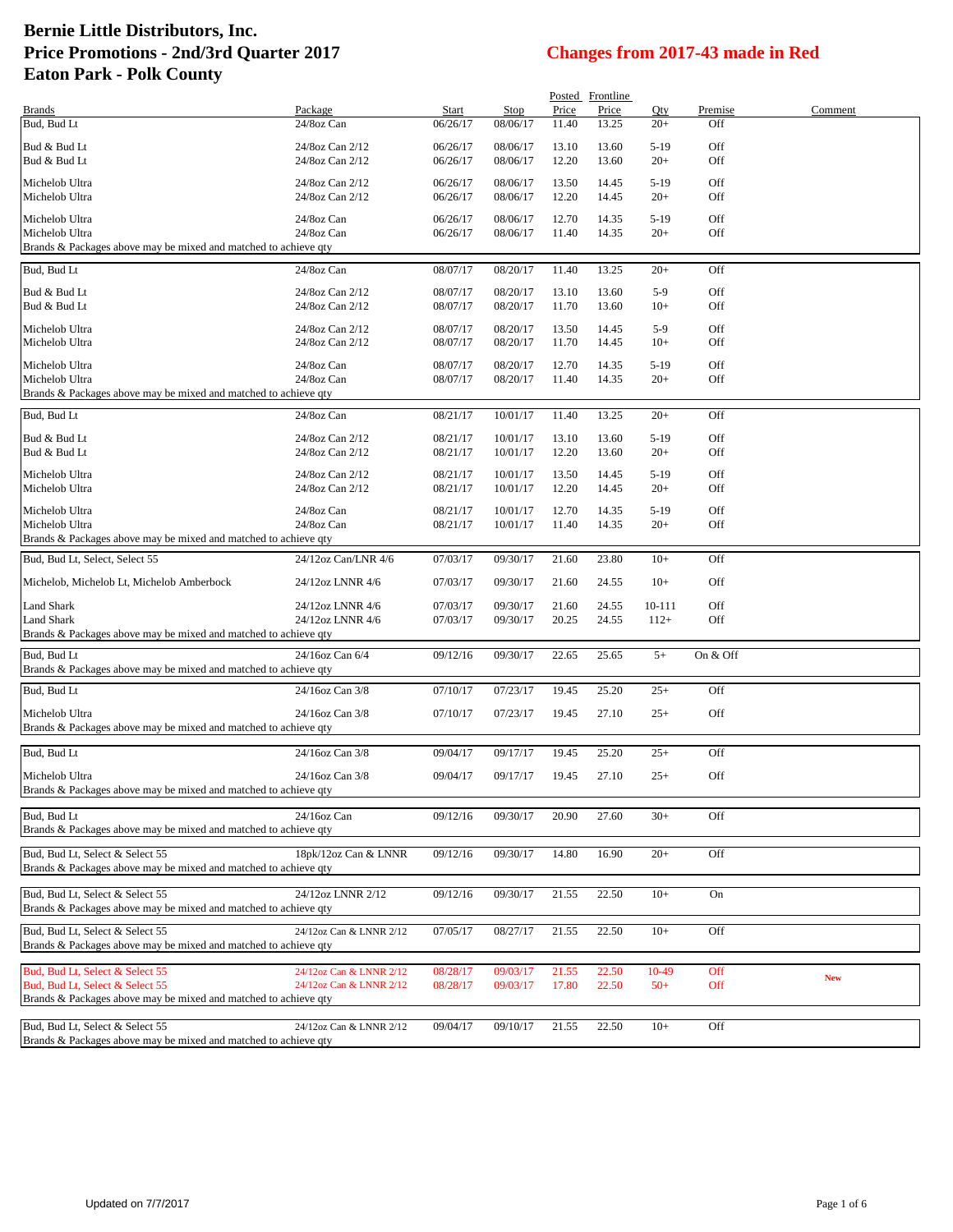|                                                                                                                                                  |                                          |                      |                      |                | Posted Frontline |                     |                 |                         |
|--------------------------------------------------------------------------------------------------------------------------------------------------|------------------------------------------|----------------------|----------------------|----------------|------------------|---------------------|-----------------|-------------------------|
| <b>Brands</b>                                                                                                                                    | Package                                  | Start                | Stop                 | Price          | Price            | Qty                 | Premise         | Comment                 |
| Bud, Bud Lt, Select & Select 55<br>Bud, Bud Lt, Select & Select 55                                                                               | 24/12oz Can<br>24/12oz Can               | 09/12/16<br>09/12/16 | 09/30/17<br>09/30/17 | 20.75<br>19.75 | 22.60<br>22.60   | 10-44<br>$45+$      | Off<br>Off      |                         |
| Bud, Bud Lt,<br>Bud, Bud Lt,                                                                                                                     | 24/12oz LNNR<br>24/12oz LNNR             | 09/12/16<br>09/12/16 | 09/30/17<br>09/30/17 | 20.75<br>19.75 | 22.60<br>22.60   | 10-44<br>$45+$      | Off<br>Off      |                         |
| <b>Bud Light Lime</b><br><b>Bud Light Lime</b>                                                                                                   | 24/12oz LNNR/Can<br>24/12oz LNNR/Can     | 09/12/16<br>09/12/16 | 09/30/17<br>09/30/17 | 22.20<br>19.75 | 24.10<br>24.10   | 10-44<br>$45+$      | Off<br>Off      |                         |
| Michelob Ultra<br>Michelob Ultra<br>Brands & Packages above may be mixed and matched to achieve qty                                              | 24/12oz Can & LNNR<br>24/12oz Can & LNNR | 09/12/16<br>09/12/16 | 09/30/17<br>09/30/17 | 22.20<br>20.70 | 24.10<br>24.10   | 10-44<br>$45+$      | Off<br>Off      |                         |
| Bud, Bud Lt<br>Brands & Packages above may be mixed and matched to achieve qty                                                                   | 24/16oz CALNR                            | 09/12/16             | 09/30/17             | 24.85          | 28.50            | $98+$               | Off             |                         |
| Bud, Bud Lt<br>Bud, Bud Lt<br>Brands & Packages above may be mixed and matched to achieve qty                                                    | 20/16oz CALNR<br>20/16oz CALNR           | 05/22/17<br>05/22/17 | 09/30/17<br>09/30/17 | 17.95<br>17.45 | 23.00<br>23.00   | $22 - 65$<br>$66+$  | Off<br>Off      |                         |
| Bud, Bud Light<br>Brands & Packages above may be mixed and matched to achieve qty                                                                | 20/16oz CALNR                            | 04/03/17             | 09/30/17             | 17.20          | 23.00            | $144+$              | On              |                         |
| Bud, Bud Light                                                                                                                                   | 24/16oz ALNR/CALNR                       | 04/03/17             | 09/30/17             | 23.00          | 28.50            | $1-49$              | On              |                         |
| Bud, Bud Light                                                                                                                                   | 24/16oz ALNR/CALNR                       | 04/03/17             | 09/30/17             | 22.75          | 28.50            | 50-143              | On              |                         |
| Bud, Bud Light                                                                                                                                   | 24/16oz ALNR/CALNR                       | 04/03/17             | 09/30/17             | 21.55          | 28.50            | $144+$              | On              |                         |
| Bud, Bud Light Sports/Holiday CALNR<br>Bud, Bud Light Sports/Holiday CALNR                                                                       | 24/16oz CALNR<br>24/16oz CALNR           | 04/03/17<br>04/03/17 | 09/30/17<br>09/30/17 | 23.00<br>21.95 | 28.50<br>28.50   | $1 - 143$<br>$144+$ | On<br>On        |                         |
| <b>Bud Light Lime</b>                                                                                                                            | 24/16oz ALNR 4/6                         | 04/03/17             | 09/30/17             | 27.65          | 31.20            | $50+$               | On              |                         |
| Bud Lt Lime & Platinum                                                                                                                           | 24/16 CALNR 3/8                          | 04/03/17             | 09/30/17             | 31.50          | 36.15            | $1-9$               | On              |                         |
| Bud Lt Lime & Platinum                                                                                                                           | 24/16 CALNR 3/8                          | 04/03/17             | 09/30/17             | 30.67          | 36.15            | $10+$               | On              |                         |
| Michelob Ultra<br>Brands & Packages above may be mixed and matched to achieve qty                                                                | 24/16oz CALNR                            | 04/03/17             | 09/30/17             | 35.85          | 37.25            | $5+$                | On              |                         |
| Oculto                                                                                                                                           | 24/12oz LNNR 2/12                        | 09/12/16             | 09/30/17             | 26.65          | 29.90            | $20+$               | Off             |                         |
| Michelob Ultra & Light                                                                                                                           | 18/12oz LNNR/Cans                        | 05/29/17             | 07/30/17             | 16.95          | 18.45            | $5 - 59$            | Off             |                         |
| Michelob Ultra & Light                                                                                                                           | 18/12oz LNNR/Cans                        | 05/29/17             | 07/30/17             | 15.85          | 18.45            | $60+$               | Off             |                         |
| BL Lime, Platinum, Black Crown<br>Brands & Packages above may be mixed and matched to achieve qty                                                | 18/12oz LNNR/Cans                        | 05/29/17             | 07/30/17             | 14.99          | 18.45            | $1+$                | Off             |                         |
| BL Lime, Platinum, Black Crown, Mich Lt & Ultra                                                                                                  | 18/12oz LNNR/Cans                        | 07/31/17             | 09/30/17             | 16.95          | 18.45            | $5 - 59$            | Off             |                         |
| BL Lime, Platinum, Black Crown, Mich Lt & Ultra<br>Brands & Packages above may be mixed and matched to achieve qty                               | 18/12oz LNNR/Cans                        | 07/31/17             | 09/30/17             | 15.85          | 18.45            | $60+$               | Off             |                         |
| Mich, Mic Lt, Ultra, Ultra Amber, Amberbock & Ultra                                                                                              |                                          |                      |                      |                |                  |                     |                 |                         |
| Lime Cactus                                                                                                                                      | 24/12oz Can/LNNR 2/12                    | 07/05/17             | 09/30/17             | 23.90          | 24.85            | $5+$                | Off             |                         |
| Michelob Ultra                                                                                                                                   | 24/16oz CALNR 3/8                        | 07/05/17             | 09/30/17             | 35.85          | 37.25            | $5+$                | Off             |                         |
| Brands & Packages above may be mixed and matched to achieve qty                                                                                  |                                          |                      |                      |                |                  |                     |                 |                         |
| BL Lime, Platinum, Black Crown & Landshark<br>BL Lime, Platinum & Landshark                                                                      | 24/12oz LNNR 2/12<br>24/12oz Cans 2/12   | 09/12/16<br>09/12/16 | 09/30/17<br>09/30/17 | 20.45<br>20.45 | 24.10<br>24.10   | $10+$<br>$10+$      | <b>ON</b><br>ON |                         |
| Brands & Packages above may be mixed and matched to achieve qty                                                                                  |                                          |                      |                      |                |                  |                     |                 |                         |
| BL Lime, Platinum & Black Crown                                                                                                                  | 24/12oz Cans/LNNR 2/12                   | 07/05/17             | 07/30/17             | 23.15          | 24.10            | $1+$                | Off             |                         |
| BLL Rita Family (Lime, Straw, Mango, Raz, Orange, Grape,<br>Peach & Seasonal)                                                                    | 24/8oz Can 2/12                          | 07/05/17             | 07/30/17             | 23.15          | 24.10            | $1-6$               | Off             | <b>Stop Date Change</b> |
| BLL Rita Family (Lime, Straw, Mango, Raz, Orange, Grape,<br>Peach & Seasonal)<br>Brands & Packages above may be mixed and matched to achieve qty | 24/8oz Can 2/12                          | 07/05/17             | 07/30/17             | 21.30          | 24.10            | $7+$                | Off             |                         |
|                                                                                                                                                  |                                          |                      |                      |                |                  |                     |                 |                         |
| BL Lime, Platinum & Black Crown<br>BLL Rita Family (Lime, Straw, Mango, Raz, Orange, Grape,                                                      | 24/12oz Cans/LNNR 2/12                   | 07/31/17             | 08/06/17             | 23.15          | 24.10            | $1+$                | Off             |                         |
| Peach & Seasonal)<br>BLL Rita Family (Lime, Straw, Mango, Raz, Orange, Grape,                                                                    | 24/8oz Can 2/12                          | 07/31/17             | 08/06/17             | 23.15          | 24.10            | $1-6$               | Off             | <b>New</b>              |
| Peach & Seasonal)<br>BLL Rita Family (Lime, Straw, Mango, Raz, Orange, Grape,                                                                    | 24/8oz Can 2/12                          | 07/31/17             | 08/06/17             | 21.30          | 24.10            | $7-13$              | Off             |                         |
| Peach & Seasonal)<br>Brands & Packages above may be mixed and matched to achieve qty                                                             | 24/8oz Can 2/12                          | 07/31/17             | 08/06/17             | 17.80          | 24.10            | $14+$               | Off             |                         |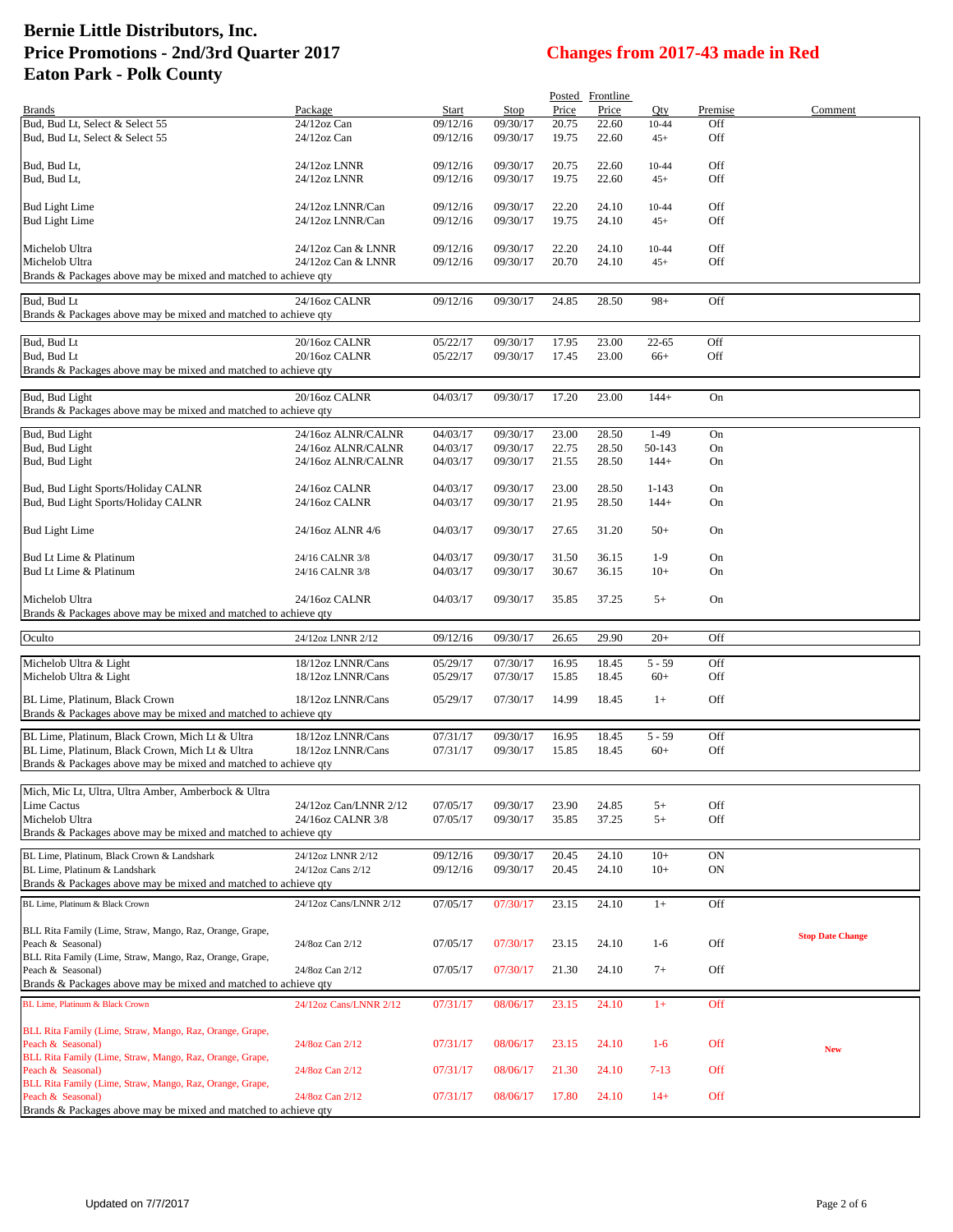|                                                                                                      |                                                |                      |                      |                | Posted Frontline |                  |            |         |
|------------------------------------------------------------------------------------------------------|------------------------------------------------|----------------------|----------------------|----------------|------------------|------------------|------------|---------|
| Brands                                                                                               | Package                                        | Start                | Stop                 | Price          | Price            | Qty              | Premise    | Comment |
| BL Lime, Platinum & Black Crown                                                                      | 24/12oz Cans/LNNR 2/12                         | 08/07/17             | 09/30/17             | 23.15          | 24.10            | $1+$             | Off        |         |
| BLL Rita Family (Lime, Straw, Mango, Raz, Orange, Grape,                                             |                                                |                      |                      |                |                  |                  |            |         |
| Peach & Seasonal)                                                                                    | 24/8oz Can 2/12                                | 08/07/17             | 09/30/17             | 23.15          | 24.10            | $1-6$            | Off        |         |
| BLL Rita Family (Lime, Straw, Mango, Raz, Orange, Grape,                                             |                                                |                      |                      |                |                  |                  |            |         |
| Peach & Seasonal)                                                                                    | 24/8oz Can 2/12                                | 08/07/17             | 09/30/17             | 21.30          | 24.10            | $7+$             | Off        |         |
| Brands & Packages above may be mixed and matched to achieve qty                                      |                                                |                      |                      |                |                  |                  |            |         |
| Bud Light Lime, Platinum                                                                             | 24/12oz LNNR 4/6                               | 07/17/17             | 07/22/17             | 15.50          | 24.55            | $10+$            | Off        |         |
| Brands & Packages above may be mixed and matched to achieve qty                                      |                                                |                      |                      |                |                  |                  |            |         |
|                                                                                                      |                                                |                      |                      |                |                  |                  |            |         |
| Best Damn Root Beer, Cherry Cola & Cream Soda                                                        | 24/12oz LNR 4/6                                | 08/28/17             | 09/03/17             | 19.20          | 30.30            | $15+$            | Off        |         |
| Brands & Packages above may be mixed and matched to achieve qty                                      |                                                |                      |                      |                |                  |                  |            |         |
| <b>Spiked Seltzer Variety</b>                                                                        | 24/12oz Can 2/12                               | 06/26/17             | 07/30/17             | 24.50          | 28.50            | $5+$             | Off        |         |
| Busch, Busch Lt, Nat Lt, Nat Ice & Rolling Rock                                                      | 24/12oz Can S/C                                | 01/16/17             | 09/30/17             | 15.35          | 17.00            | 15-76            | Off        |         |
| Busch, Busch Lt, Nat Lt, Nat Ice & Rolling Rock                                                      | $24/12$ oz Can S/C                             | 01/16/17             | 09/30/17             | 13.80          | 17.00            | $77+$            | Off        |         |
|                                                                                                      |                                                |                      |                      |                |                  |                  |            |         |
| Natty Daddy                                                                                          | $24/12$ oz Can S/C                             | 01/16/17             | 09/30/17             | 15.35          | 16.10            | $1 - 4$          | Off        |         |
| Natty Daddy                                                                                          | $24/12$ oz Can S/C                             | 01/16/17             | 09/30/17             | 14.35          | 16.10            | 5-76             | Off        |         |
| Natty Daddy                                                                                          | $24/12$ oz Can S/C                             | 01/16/17             | 09/30/17             | 13.80          | 16.10            | $77+$            | Off        |         |
| Brands & Packages above may be mixed and matched to achieve qty                                      |                                                |                      |                      |                |                  |                  |            |         |
| Busch, Busch Lt, Nat Lt, Nat Ice, Bud Ice, Rolling Rock &                                            |                                                |                      |                      |                |                  |                  |            |         |
| <b>Busch Ice</b>                                                                                     | 18/12oz Cans/LNNR                              | 04/17/17             | 09/30/17             | 9.35           | 12.40            | $40+$            | Off        |         |
| Brands & Packages above may be mixed and matched to achieve qty                                      |                                                |                      |                      |                |                  |                  |            |         |
|                                                                                                      |                                                |                      |                      |                |                  |                  |            |         |
| King Cobra & High Gravity                                                                            | 24/16oz Can 6/4                                | 09/12/16             | 09/30/17             | 17.75          | 19.55            | $5+$             | Off        |         |
| Brands & Packages above may be mixed and matched to achieve qty                                      |                                                |                      |                      |                |                  |                  |            |         |
| Shock Top & Shock Top Sampler                                                                        | 24/12oz LNNR                                   | 09/12/16             | 09/30/17             | 19.70          | 27.75            | $56+$            | Off        |         |
| Brands & Packages above may be mixed and matched to achieve qty                                      |                                                |                      |                      |                |                  |                  |            |         |
|                                                                                                      |                                                |                      |                      |                |                  |                  |            |         |
| Shock Top & Shock Top Lemon                                                                          | 15/12oz Can                                    | 09/12/16             | 09/30/17             | 13.65          | 15.25            | $50+$            | Off        |         |
| Brands & Packages above may be mixed and matched to achieve qty                                      |                                                |                      |                      |                |                  |                  |            |         |
| Shock Top & Shock Top Lemon                                                                          | 30/12oz Can 2/15                               | 09/12/16             | 09/30/17             | 25.70          | 28.90            | $25+$            | Off        |         |
| Brands & Packages above may be mixed and matched to achieve qty                                      |                                                |                      |                      |                |                  |                  |            |         |
| Shock Top, Apple Wheat, Lemon, Pumpkin, Rasp, IPA, Winter Combo,                                     |                                                |                      |                      |                |                  |                  |            |         |
| Choc, Pretzel, Ginger, Ruby Red<br>Shock Top, Apple Wheat, Lemon, Pumpkin, Rasp, IPA, Winter Combo,  | 24/12oz LNNR 4/6                               | 06/19/17             | 09/30/17             | 27.10          | 27.75            | $1-19$           | Off        |         |
| Choc, Pretzel, Ginger, Ruby Red                                                                      | 24/12oz LNNR 4/6                               | 06/19/17             | 09/30/17             | 26.10          | 27.75            | 20-55            | Off        |         |
| Shock Top, Apple Wheat, Lemon, Pumpkin, Rasp, IPA, Winter Combo,                                     |                                                |                      |                      |                |                  |                  |            |         |
| Choc, Pretzel, Ginger, Ruby Red                                                                      | 24/12oz LNNR 4/6                               | 06/19/17             | 09/30/17             | 25.10          | 27.75            | 56-111           | <b>Off</b> |         |
| Shock Top, Apple Wheat, Lemon, Pumpkin, Rasp, IPA, Winter Combo,<br>Choc, Pretzel, Ginger, Ruby Red  | 24/12oz LNNR 4/6                               | 06/19/17             | 09/30/17             | 24.10          | 27.75            | $112+$           | Off        |         |
| Brands & Packages above may be mixed and matched to achieve qty                                      |                                                |                      |                      |                |                  |                  |            |         |
|                                                                                                      |                                                |                      |                      |                |                  |                  |            |         |
| Wild Blue & Redbridge                                                                                | 24/12oz LNNR 4/6                               | 11/14/16             | 09/30/17             | 28.65          | 29.35            | $28+$            | Off        |         |
| Brands & Packages above may be mixed and matched to achieve qty                                      |                                                |                      |                      |                |                  |                  |            |         |
|                                                                                                      | 24/12oz LNNR 4/6                               |                      |                      |                |                  |                  |            |         |
| Kirin Ichiban & Kirin Light<br>Brands & Packages above may be mixed and matched to achieve qty       |                                                | 11/14/16             | 09/30/17             | 23.50          | 27.75            | $10+$            | Off        |         |
|                                                                                                      |                                                |                      |                      |                |                  |                  |            |         |
| Becks, Lt, Dark, Oktob, Sapphire, Bass                                                               | 24/12oz LNNR 4/6                               | 07/03/17             | 08/27/17             | 21.60          | 24.55            | 10-111           | Off        |         |
| Becks, Lt, Dark, Oktob, Sapphire, Bass                                                               | 24/12oz LNNR 4/6                               | 07/03/17             | 08/27/17             | 19.80          | 24.55            | $112+$           | Off        |         |
| Brands & Packages above may be mixed and matched to achieve qty                                      |                                                |                      |                      |                |                  |                  |            |         |
| <b>Bass Ale</b>                                                                                      | 24/12oz LNNR 4/6                               | 08/28/17             | 09/30/17             | 21.60          | 24.55            | 10-111           | Off        |         |
| <b>Bass Ale</b>                                                                                      | 24/12oz LNNR 4/6                               | 08/28/17             | 09/30/17             | 19.80          | 24.55            | $112+$           | Off        |         |
| Becks, Lt, Dark, Oktob, Sapphire                                                                     | 24/12oz LNNR 4/6                               | 08/28/17             | 09/03/17             | 15.85          | 24.55            | $20+$            | Off        |         |
| Brands & Packages above may be mixed and matched to achieve qty                                      |                                                |                      |                      |                |                  |                  |            |         |
| Becks, Lt, Dark, Oktob, Sapphire                                                                     | 24/12oz LNNR 4/6                               | 09/04/17             | 12/31/17             | 22.05          | 24.55            | 56-111           | Off        |         |
| Becks, Lt, Dark, Oktob, Sapphire                                                                     | 24/12oz LNNR 4/6                               | 09/04/17             | 12/31/17             | 19.80          | 24.55            | $112+$           | Off        |         |
| Brands & Packages above may be mixed and matched to achieve qty                                      |                                                |                      |                      |                |                  |                  |            |         |
|                                                                                                      |                                                |                      |                      |                |                  |                  |            |         |
| Becks, Light, Dark, Oktoberfest, Sapphire & Bass<br>Becks, Light, Dark, Oktoberfest, Sapphire & Bass | 24/12oz LNNR/CAN 2/12<br>24/12oz LNNR/CAN 2/12 | 06/19/17<br>06/19/17 | 07/09/17<br>07/09/17 | 20.35<br>19.80 | 24.10<br>24.10   | 56-111<br>$112+$ | Off<br>Off |         |
|                                                                                                      |                                                |                      |                      |                |                  |                  |            |         |
| Beck's Pilsner                                                                                       | 24/16oz CALNR 3/8                              | 06/19/17             | 07/09/17             | 30.52          | 36.15            | 56-111           | Off        |         |
| Beck's Pilsner                                                                                       | 24/16oz CALNR 3/8                              | 06/19/17             | 07/09/17             | 29.70          | 36.15            | $112+$           | Off        |         |
|                                                                                                      |                                                |                      |                      |                |                  |                  |            |         |
| Land Shark<br><b>Land Shark</b>                                                                      | 24/12oz LNNR/CAN 2/12                          | 06/19/17             | 07/09/17             | 22.15<br>20.35 | 24.10            | 56-111<br>$112+$ | Off<br>Off |         |
| Brands & Packages above may be mixed and matched to achieve qty                                      | 24/12oz LNNR/CAN 2/12                          | 06/19/17             | 07/09/17             |                | 24.10            |                  |            |         |
|                                                                                                      |                                                |                      |                      |                |                  |                  |            |         |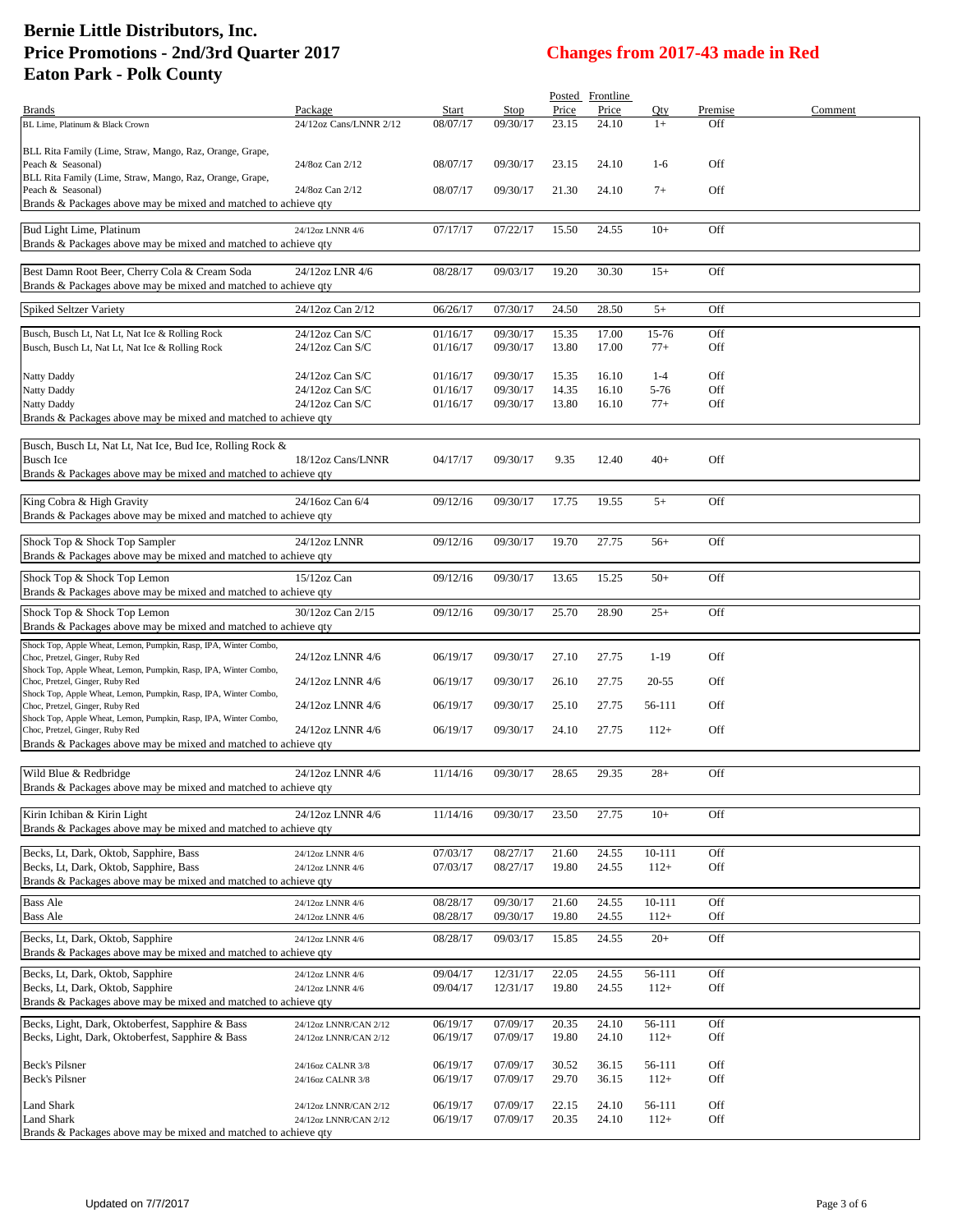|                                                                                                 |                                        |                      |                      |                | Posted Frontline |                  |            |         |
|-------------------------------------------------------------------------------------------------|----------------------------------------|----------------------|----------------------|----------------|------------------|------------------|------------|---------|
| <b>Brands</b>                                                                                   | Package                                | <b>Start</b>         | <b>Stop</b>          | Price          | Price            | Qty              | Premise    | Comment |
| Becks, Light, Dark, Oktoberfest, Sapphire & Bass                                                | 24/12oz LNNR/CAN 2/12                  | 07/10/17             | 07/16/17             | 19.90          | 24.10            | $10+$            | Off        |         |
| <b>Beck's Pilsner</b>                                                                           | 24/16oz CALNR 3/8                      | 07/10/17             | 07/16/17             | 28.80          | 36.15            | $10+$            | Off        |         |
| Land Shark                                                                                      | 24/12oz LNNR/CAN 2/12                  | 07/10/17             | 07/16/17             | 19.90          | 24.10            | $10+$            | Off        |         |
| Brands & Packages above may be mixed and matched to achieve qty                                 |                                        |                      |                      |                |                  |                  |            |         |
|                                                                                                 |                                        |                      |                      |                |                  |                  |            |         |
| Becks, Light, Dark, Oktoberfest, Sapphire & Bass                                                | 24/12oz LNNR/CAN 2/12                  | 07/17/17             | 08/13/17             | 20.35          | 24.10            | 56-111           | Off        |         |
| Becks, Light, Dark, Oktoberfest, Sapphire & Bass                                                | 24/12oz LNNR/CAN 2/12                  | 07/17/17             | 08/13/17             | 19.80          | 24.10            | $112+$           | Off        |         |
|                                                                                                 |                                        |                      |                      |                |                  |                  |            |         |
| Beck's Pilsner<br>Beck's Pilsner                                                                | 24/16oz CALNR 3/8<br>24/16oz CALNR 3/8 | 07/17/17<br>07/17/17 | 08/13/17<br>08/13/17 | 30.52<br>29.70 | 36.15<br>36.15   | 56-111<br>$112+$ | Off<br>Off |         |
|                                                                                                 |                                        |                      |                      |                |                  |                  |            |         |
| Land Shark                                                                                      | 24/12oz LNNR/CAN 2/12                  | 07/17/17             | 08/13/17             | 22.15          | 24.10            | 56-111           | Off        |         |
| Land Shark                                                                                      | 24/12oz LNNR/CAN 2/12                  | 07/17/17             | 08/13/17             | 20.35          | 24.10            | $112+$           | Off        |         |
| Brands & Packages above may be mixed and matched to achieve qty                                 |                                        |                      |                      |                |                  |                  |            |         |
|                                                                                                 |                                        |                      |                      |                | 24.10            | $10+$            | Off        |         |
| Becks, Light, Dark, Oktoberfest, Sapphire & Bass                                                | 24/12oz LNNR/CAN 2/12                  | 08/14/17             | 08/20/17             | 19.90          |                  |                  |            |         |
| Beck's Pilsner                                                                                  | 24/16oz CALNR 3/8                      | 08/14/17             | 08/20/17             | 28.80          | 36.15            | $10+$            | Off        |         |
| Land Shark                                                                                      | 24/12oz LNNR/CAN 2/12                  | 08/14/17             | 08/20/17             | 19.90          | 24.10            | $10+$            | Off        |         |
| Brands & Packages above may be mixed and matched to achieve qty                                 |                                        |                      |                      |                |                  |                  |            |         |
| Becks, Light, Dark, Oktoberfest, Sapphire & Bass                                                | 24/12oz LNNR/CAN 2/12                  | 08/21/17             | 09/10/17             | 20.35          | 24.10            | 56-111           | Off        |         |
| Becks, Light, Dark, Oktoberfest, Sapphire & Bass                                                | 24/12oz LNNR/CAN 2/12                  | 08/21/17             | 09/10/17             | 19.80          | 24.10            | $112+$           | Off        |         |
|                                                                                                 |                                        |                      |                      |                |                  |                  |            |         |
| Beck's Pilsner                                                                                  | 24/16oz CALNR 3/8                      | 08/21/17             | 09/10/17             | 30.52          | 36.15            | 56-111           | Off        |         |
| Beck's Pilsner                                                                                  | 24/16oz CALNR 3/8                      | 08/21/17             | 09/10/17             | 29.70          | 36.15            | $112+$           | Off        |         |
|                                                                                                 |                                        |                      |                      |                |                  |                  |            |         |
| <b>Land Shark</b><br>Land Shark                                                                 | 24/12oz LNNR/CAN 2/12                  | 08/21/17<br>08/21/17 | 09/10/17<br>09/10/17 | 22.15<br>20.35 | 24.10<br>24.10   | 56-111<br>$112+$ | Off<br>Off |         |
| Brands & Packages above may be mixed and matched to achieve qty                                 | 24/12oz LNNR/CAN 2/12                  |                      |                      |                |                  |                  |            |         |
|                                                                                                 |                                        |                      |                      |                |                  |                  |            |         |
| Becks, Light, Dark, Oktoberfest, Sapphire & Bass                                                | 24/12oz LNNR/CAN 2/12                  | 09/11/17             | 09/17/17             | 19.90          | 24.10            | $10+$            | Off        |         |
| Beck's Pilsner                                                                                  | 24/16oz CALNR 3/8                      | 09/11/17             | 09/17/17             | 28.80          | 36.15            | $10+$            | Off        |         |
| Land Shark                                                                                      | 24/12oz LNNR/CAN 2/12                  | 09/11/17             | 09/17/17             | 19.90          | 24.10            | $10+$            | Off        |         |
| Brands & Packages above may be mixed and matched to achieve qty                                 |                                        |                      |                      |                |                  |                  |            |         |
|                                                                                                 |                                        |                      |                      |                |                  |                  |            |         |
| Becks, Light, Dark, Oktoberfest, Sapphire & Bass                                                | 24/12oz LNNR/CAN 2/12                  | 09/18/17             | 10/08/17             | 20.35          | 24.10            | 56-111           | Off        |         |
| Becks, Light, Dark, Oktoberfest, Sapphire & Bass                                                | 24/12oz LNNR/CAN 2/12                  | 09/18/17             | 10/08/17             | 19.80          | 24.10            | $112+$           | Off        |         |
| Beck's Pilsner                                                                                  | 24/16oz CALNR 3/8                      | 09/18/17             | 10/08/17             | 30.52          | 36.15            | 56-111           | Off        |         |
| Beck's Pilsner                                                                                  | 24/16oz CALNR 3/8                      | 09/18/17             | 10/08/17             | 29.70          | 36.15            | $112+$           | Off        |         |
|                                                                                                 |                                        |                      |                      |                |                  |                  |            |         |
| Land Shark                                                                                      | 24/12oz LNNR/CAN 2/12                  | 09/18/17             | 10/08/17             | 22.15          | 24.10            | 56-111           | Off        |         |
| <b>Land Shark</b>                                                                               | 24/12oz LNNR/CAN 2/12                  | 09/18/17             | 10/08/17             | 20.35          | 24.10            | $112+$           | Off        |         |
| Brands & Packages above may be mixed and matched to achieve qty                                 |                                        |                      |                      |                |                  |                  |            |         |
|                                                                                                 |                                        |                      |                      |                |                  |                  |            |         |
| Beck's, Sapphire, Black Crown, BL Lime, Platinum,                                               |                                        |                      |                      |                |                  |                  |            |         |
| Michelob Ultra & Landshark                                                                      | 24/16oz CAN 6/4                        | 02/06/17             | 09/30/17             | 25.75          | 28.00            | $1-2$            | Off        |         |
| Beck's, Sapphire, Black Crown, BL Lime, Platinum,<br>Michelob Ultra & Landshark                 | 24/16oz CAN 6/4                        | 02/06/17             | 09/30/17             | 24.90          | 28.00            | $3+$             | Off        |         |
|                                                                                                 |                                        |                      |                      |                |                  |                  |            |         |
| Shock Top, Apple, Lemon, Pumpkin, Shockolate &                                                  |                                        |                      |                      |                |                  |                  |            |         |
| <b>Twisted Pretzel</b>                                                                          | 24/16oz CAN 6/4                        | 02/06/17             | 09/30/17             | 29.80          | 33.50            | $1 - 2$          | Off        |         |
| Shock Top, Apple, Lemon, Pumpkin, Shockolate &                                                  |                                        |                      |                      |                |                  |                  |            |         |
| <b>Twisted Pretzel</b>                                                                          | 24/16oz CAN 6/4                        | 02/06/17             | 09/30/17             | 24.90          | 33.50            | $3+$             | Off        |         |
|                                                                                                 |                                        |                      |                      |                |                  |                  |            |         |
| Goose 312, IPA, Green Line & Four Star Pilsner                                                  | 24/16oz CAN 6/4                        | 02/06/17             | 09/30/17             | 29.80          | 31.95            | $1-2$            | Off        |         |
| Goose 312, IPA, Green Line & Four Star Pilsner                                                  | 24/16oz CAN 6/4                        | 02/06/17             | 09/30/17             | 24.90          | 31.95            | $3+$             | Off        |         |
| Bud Chelada, Bud Lt Chelada                                                                     | 24/16oz Can 6/4                        | 02/06/17             | 09/30/17             | 29.80          | 33.50            | $1+$             | Off        |         |
|                                                                                                 |                                        |                      |                      |                |                  |                  |            |         |
| Rita Splash (Lime, Strawberry & Pineapple)                                                      | 24/16oz CAN 4/6                        | 02/06/17             | 09/30/17             | 29.80          | 37.50            | $1+$             | Off        |         |
|                                                                                                 |                                        |                      |                      |                |                  |                  |            |         |
| BL Lime Rita Family & Oculto<br>Brands & Packages above may be mixed and matched to achieve qty | 24/16oz CAN 6/4                        | 02/06/17             | 09/30/17             | 29.80          | 37.50            | $1+$             | Off        |         |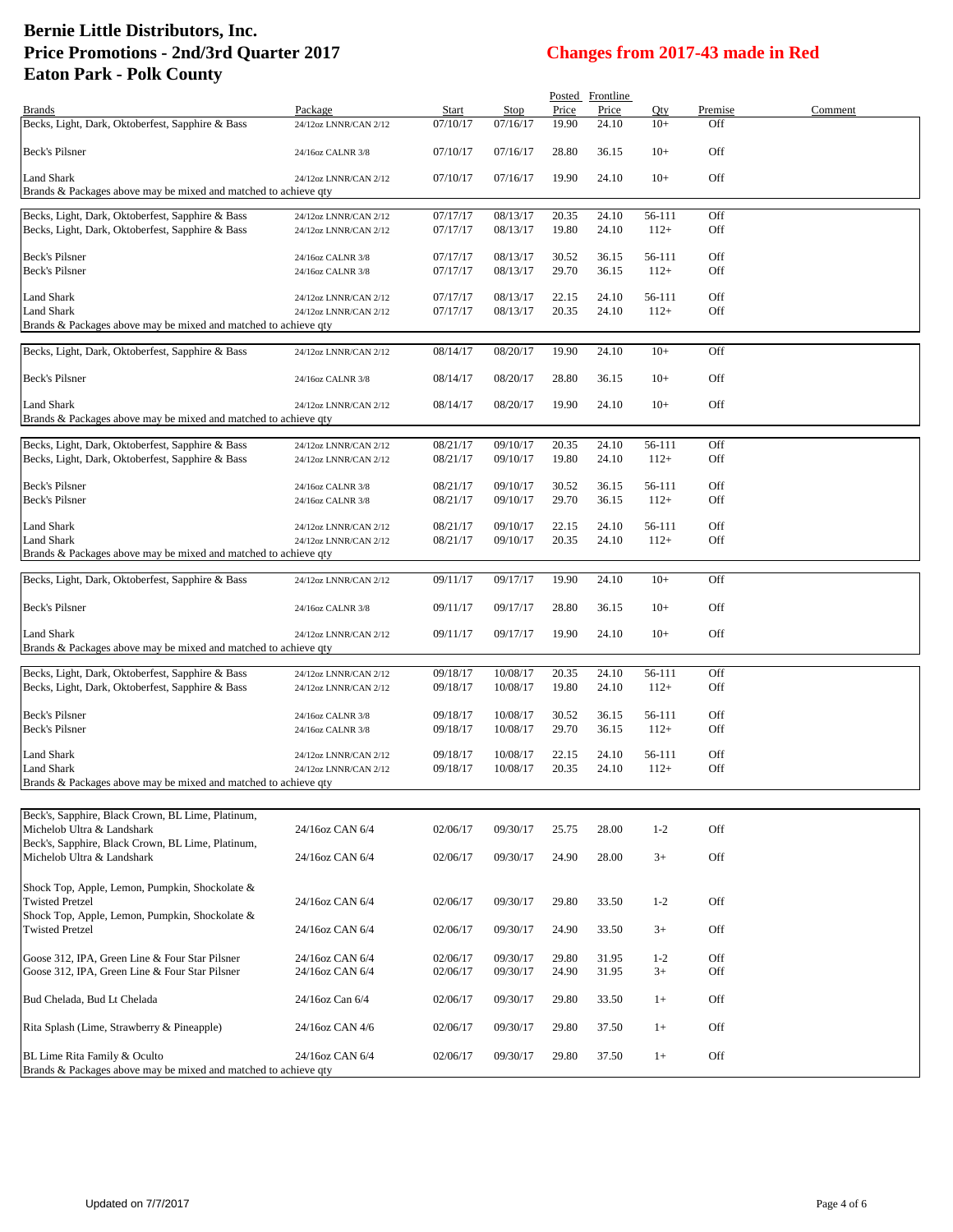|                                                                                                                                                                                                                                                  |                                                 |          |                       |       | Posted Frontline |           |          |         |
|--------------------------------------------------------------------------------------------------------------------------------------------------------------------------------------------------------------------------------------------------|-------------------------------------------------|----------|-----------------------|-------|------------------|-----------|----------|---------|
| Brands                                                                                                                                                                                                                                           | Package                                         | Start    | Stop                  | Price | Price            | Oty       | Premise  | Comment |
| BP Blueberry, Oktoberfest, Pumpkin, Summer, Winter, Spring, Toasted<br>Lager, Hoptical Illusion, Mosaic Session IPA & Honey Robber                                                                                                               | 24/12oz LNNR 4/6                                | 06/26/17 | 09/30/17              | 27.70 | 30.90            | 25-55     | Off      |         |
| BP Blueberry, Oktoberfest, Pumpkin, Summer, Winter, Spring, Toasted<br>Lager, Hoptical Illusion, Mosaic Session IPA & Honey Robber                                                                                                               | 24/12oz LNNR 4/6                                | 06/26/17 | 09/30/17              | 26.70 | 30.90            | $56+$     | Off      |         |
| Goose 312, 312 Pale Ale, Honkers, IPA, Winter, Summer, Harvest Ale,<br>Sixth Day, Endless IPA, Rambler IPA, Oktob, 10 Hills Pale Ale, Four Star,<br>Green Line, Preseason<br>Goose 312, 312 Pale Ale, Honkers, IPA, Winter, Summer, Harvest Ale, | 24/12oz LNNR/Can 4/6                            | 06/26/17 | 09/30/17              | 27.70 | 30.90            | 25-55     | Off      |         |
| Sixth Day, Endless IPA, Rambler IPA, Oktob, 10 Hills Pale Ale, Four Star,<br>Green Line, Preseason<br>Brands & Packages above may be mixed and matched to achieve qty                                                                            | 24/12oz LNNR/Can 4/6                            | 06/26/17 | 09/30/17              | 26.70 | 30.90            | $56+$     | Off      |         |
| Shock Top, Wheat IPA, Lemon, Pumpkin, Variety, Apple, Winter, Honey<br>Bourbon, Choc, Pretzel, Ginger & Ruby Red                                                                                                                                 | 24/12oz LNNR/Can 2/12                           | 01/23/17 | 09/30/17              | 24.60 | 27.75            | 14-55     | Off      |         |
| Shock Top, Wheat IPA, Lemon, Pumpkin, Variety, Apple, Winter, Honey<br>Bourbon, Choc, Pretzel, Ginger & Ruby Red                                                                                                                                 | 24/12oz LNNR/Can 2/12                           | 01/23/17 | 09/30/17              | 23.60 | 27.75            | 56-111    | Off      |         |
| Shock Top, Wheat IPA, Lemon, Pumpkin, Variety, Apple, Winter, Honey<br>Bourbon, Choc, Pretzel, Ginger & Ruby Red                                                                                                                                 | 24/12oz LNNR/Can 2/12                           | 01/23/17 | 09/30/17              | 22.60 | 27.75            | $112+$    | Off      |         |
| Goose 312, 312 Pale, Honkers, IPA, Winter, Summer, Fall, Harvest Ale,<br>Endless IPA, Winter, Four Star, Green Line & Johnny Appleseed                                                                                                           | 24/12oz LNNR/CN 2/12                            | 01/23/17 | 09/30/17              | 26.25 | 29.65            | 14-55     | Off      |         |
| Goose 312, 312 Pale, Honkers, IPA, Winter, Summer, Fall, Harvest Ale,<br>Endless IPA, Winter, Four Star, Green Line & Johnny Appleseed<br>Brands & Packages above may be mixed and matched to achieve qty                                        | 24/12oz LNNR/CN 2/12                            | 01/23/17 | 09/30/17              | 25.25 | 29.65            | $56+$     | Off      |         |
|                                                                                                                                                                                                                                                  |                                                 |          |                       |       |                  |           |          |         |
| Goose Seasonal Sampler                                                                                                                                                                                                                           | 24/12oz Can                                     | 01/02/17 | 09/30/17              | 25.45 | 28.85            | 14-55     | Off      |         |
| Goose Seasonal Sampler<br>Brands & Packages above may be mixed and matched to achieve qty                                                                                                                                                        | $24/12$ oz Can                                  | 01/02/17 | 09/30/17              | 24.45 | 28.85            | $56+$     | Off      |         |
| Goose Seasonal Sampler                                                                                                                                                                                                                           | 24/12oz LNNR                                    | 01/02/17 | 09/30/17              | 26.80 | 28.85            | $10 - 55$ | Off      |         |
| Goose Seasonal Sampler                                                                                                                                                                                                                           | 24/12oz LNNR                                    | 01/02/17 | 09/30/17              | 25.50 | 28.85            | 56-111    | Off      |         |
| Goose Seasonal Sampler<br>Brands & Packages above may be mixed and matched to achieve qty                                                                                                                                                        | 24/12oz LNNR                                    | 01/02/17 | 09/30/17              | 24.50 | 28.85            | $112+$    | Off      |         |
|                                                                                                                                                                                                                                                  |                                                 |          |                       |       |                  |           |          |         |
| Boddington's Pub                                                                                                                                                                                                                                 | 24/16oz CAN 6/4                                 | 01/04/16 | 09/30/17              | 39.15 | 41.75            | $72+$     | Off      |         |
| Stella Artois                                                                                                                                                                                                                                    | 20/9.6oz LNR                                    | 09/12/16 | 09/30/17              | 19.90 | 21.95            | $3+$      | Off      |         |
| Stella Artois, Cidre, Hoegaarden, Leffe Blonde/Brown                                                                                                                                                                                             | 24/11.2oz LNNR/CN 4/6                           | 05/01/17 | 09/30/17              | 26.40 | 32.55            | 56-111    | Off      |         |
| Stella Artois, Cidre, Hoegaarden, Leffe Blonde/Brown                                                                                                                                                                                             | 24/11.2oz LNNR/CN 4/6                           | 05/01/17 | 09/30/17              | 25.75 | 32.55            | 112-215   | Off      |         |
| Stella Artois, Cidre, Hoegaarden, Leffe Blonde/Brown                                                                                                                                                                                             | 24/11.2oz LNNR/CN 4/6                           | 05/01/17 | 09/30/17              | 24.46 | 32.55            | $216+$    | Off      |         |
|                                                                                                                                                                                                                                                  |                                                 |          |                       |       |                  |           |          |         |
| Stella, Stella Cidre, Hoegaarden, Belgian Sampler                                                                                                                                                                                                | 24/11.2oz LNNR/Can 2/12 &<br>20/14.9oz Can 2/12 | 05/01/17 | 09/30/17              | 30.30 | 33.30            | $1-4$     | Off      |         |
| Stella, Stella Cidre, Hoegaarden, Belgian Sampler                                                                                                                                                                                                | 24/11.2oz LNNR/Can 2/12 &<br>20/14.9oz Can 2/12 | 05/01/17 | 09/30/17              | 27.00 | 33.30            | 5-55      | Off      |         |
| Stella, Stella Cidre, Hoegaarden, Belgian Sampler                                                                                                                                                                                                | 24/11.2oz LNNR/Can 2/12 &<br>20/14.9oz Can 2/12 | 05/01/17 | 09/30/17              | 26.40 | 33.30            | 56-111    | Off      |         |
| Stella, Stella Cidre, Hoegaarden, Belgian Sampler                                                                                                                                                                                                | 24/11.2oz LNNR/Can 2/12 &<br>20/14.9oz Can 2/12 | 05/01/17 | 09/30/17              | 25.75 | 33.30            | $112+$    | Off      |         |
| Brands & Packages above may be mixed and matched to achieve qty                                                                                                                                                                                  |                                                 |          |                       |       |                  |           |          |         |
| Montejo                                                                                                                                                                                                                                          | 24/12oz Can 2/12                                | 11/14/16 | 09/30/17              | 19.95 | 23.00            | $5+$      | Off & On |         |
| Kona Longboard, Fire Rock, Pipeline, Wailua Wheat, Koko Brown,<br>Castaway, Big Wave, Lemongrass & Lavaman                                                                                                                                       | 24/12oz LNNR 4/6                                | 05/29/17 | 09/03/17              | 23.56 | 28.76            | $25+$     | On & Off |         |
| Brands & Packages above may be mixed and matched to achieve qty                                                                                                                                                                                  |                                                 |          |                       |       |                  |           |          |         |
| Kona Longboard, Fire Rock, Pipeline, Wailua Wheat, Koko Brown,<br>Castaway, Big Wave, Lemongrass & Lavaman                                                                                                                                       | 24/12oz LNNR 4/6                                | 09/04/17 | 09/30/17              | 25.56 | 28.76            | 15-24     | On & Off |         |
| Kona Longboard, Fire Rock, Pipeline, Wailua Wheat, Koko Brown,                                                                                                                                                                                   |                                                 |          |                       |       |                  |           |          |         |
| Castaway, Big Wave, Lemongrass & Lavaman<br>Brands & Packages above may be mixed and matched to achieve qty                                                                                                                                      | 24/12oz LNNR 4/6                                | 09/04/17 | 09/30/17              | 23.56 | 28.76            | $25+$     | On & Off |         |
| Widmer Hefeweizen, Drop Top Amber Ale, Drifter Pale Ale, Rotator IPA,<br>Upheaval, Alchemy & BRRR                                                                                                                                                | 24/12oz LNNR 4/6                                | 08/01/17 | 08/27/17              | 28.80 | 32.00            | $15+$     | Off      |         |
| Brands & Packages above may be mixed and matched to achieve qty<br>Widmer Omission IPA, Lager & Pale Ale                                                                                                                                         | 24/12oz LNNR 4/6                                | 08/28/17 | 09/30/17              | 28.80 | 32.00            | $15+$     | Off      |         |
| Brands & Packages above may be mixed and matched to achieve qty<br>SweetWater 420, IPA & Tacklebox                                                                                                                                               | 24/12oz LNNR/Can 2/12                           |          | 10/10/2016 12/30/2017 | 27.00 | 29.15            | $5+$      | Off      |         |